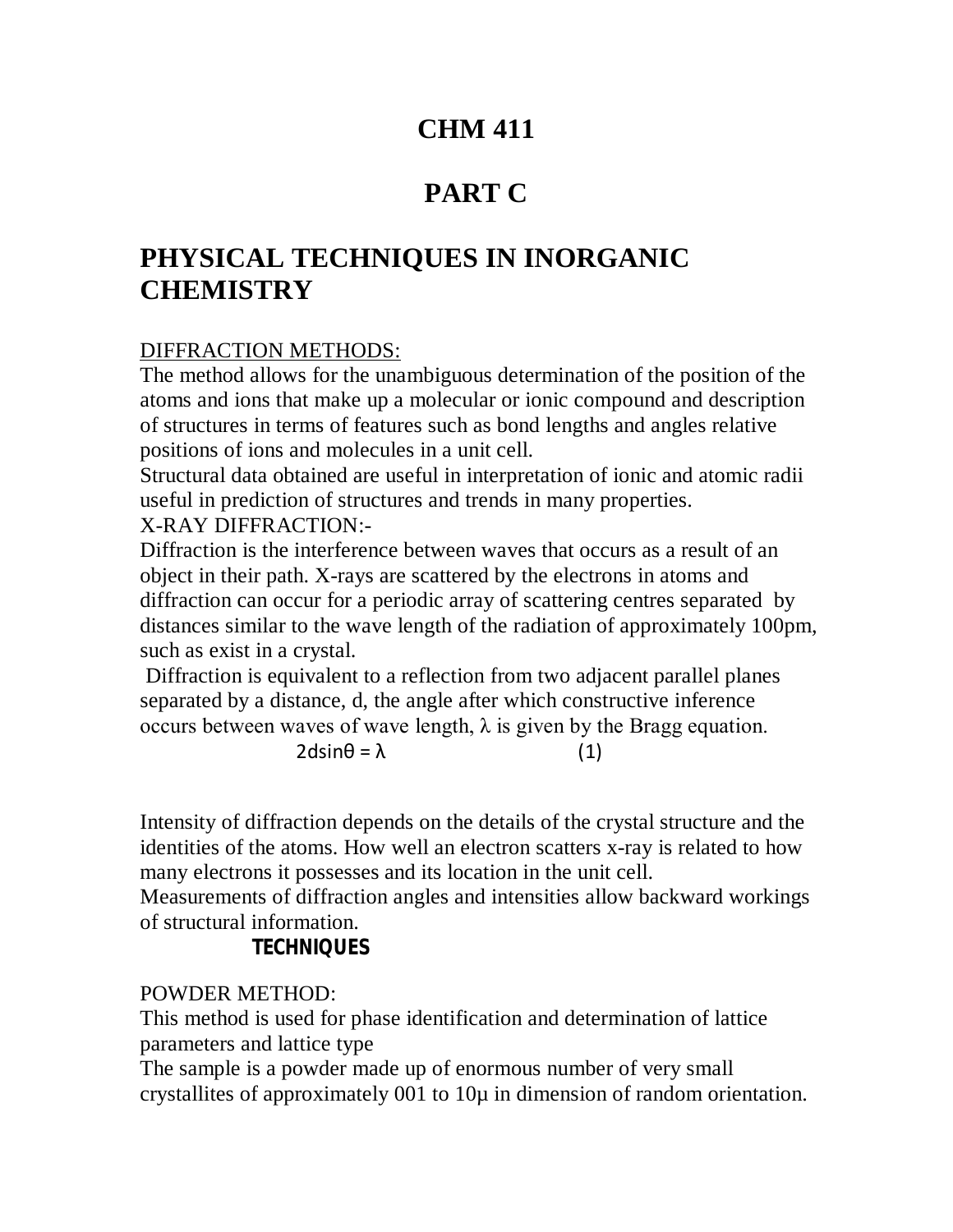X- ray beam strikes a poly crystalline sample, scattering in all possible directions. Each plane of atoms is separated by different lattice spacing in the crystal, giving rise to a cone of diffraction intensity.

Each cone consists of a set of closely spaced dots, each one of which represents diffraction from a single crystallite within the powder sample. With very diffraction large number of crystallites, these dots combine to form the diffraction cone.

Useful data are obtained by determining the positions of the various diffraction cones using either a photographic film or a detector sensitive to x-ray radiation.

A powder diffractometer uses an X-ray detector to measure the various diffraction beams. Scanning the detector around the sample along the circumference of a circle cuts through the diffraction cones at the various diffraction maxima and the intensity of the x-rays detected is recorded as a function of the detector angle

### **DIAGRAM**

Fig: powder diffraction pattern obtained for a mixture of  $T_1O_2$  polymorphs. The number and position of the diffraction maxima i.e. reflections depend on the cell parameters, crystal system, lattice type and  $\lambda$  used in data collection, the peak intensities depend on the types of atoms present and their positions. The presence or absence of certain reflections in the diffraction pattern permits the determination of the lattice type.

| APPLICATION                    | <b>TYPICAL USE OF INFORMATION</b> |
|--------------------------------|-----------------------------------|
|                                | <b>EXTRACTED</b>                  |
|                                |                                   |
| Identification of unknown      | Rapid identification of most      |
| materials                      | crystalline phases                |
|                                |                                   |
| Determination of sample purity | Monitoring the progress of a      |
|                                | chemical reaction occurring in    |
|                                | the solid state.                  |
|                                |                                   |
| Determination of refinement of | Phase identification and          |
| lattice parameters             | monitoring structure as a         |
|                                |                                   |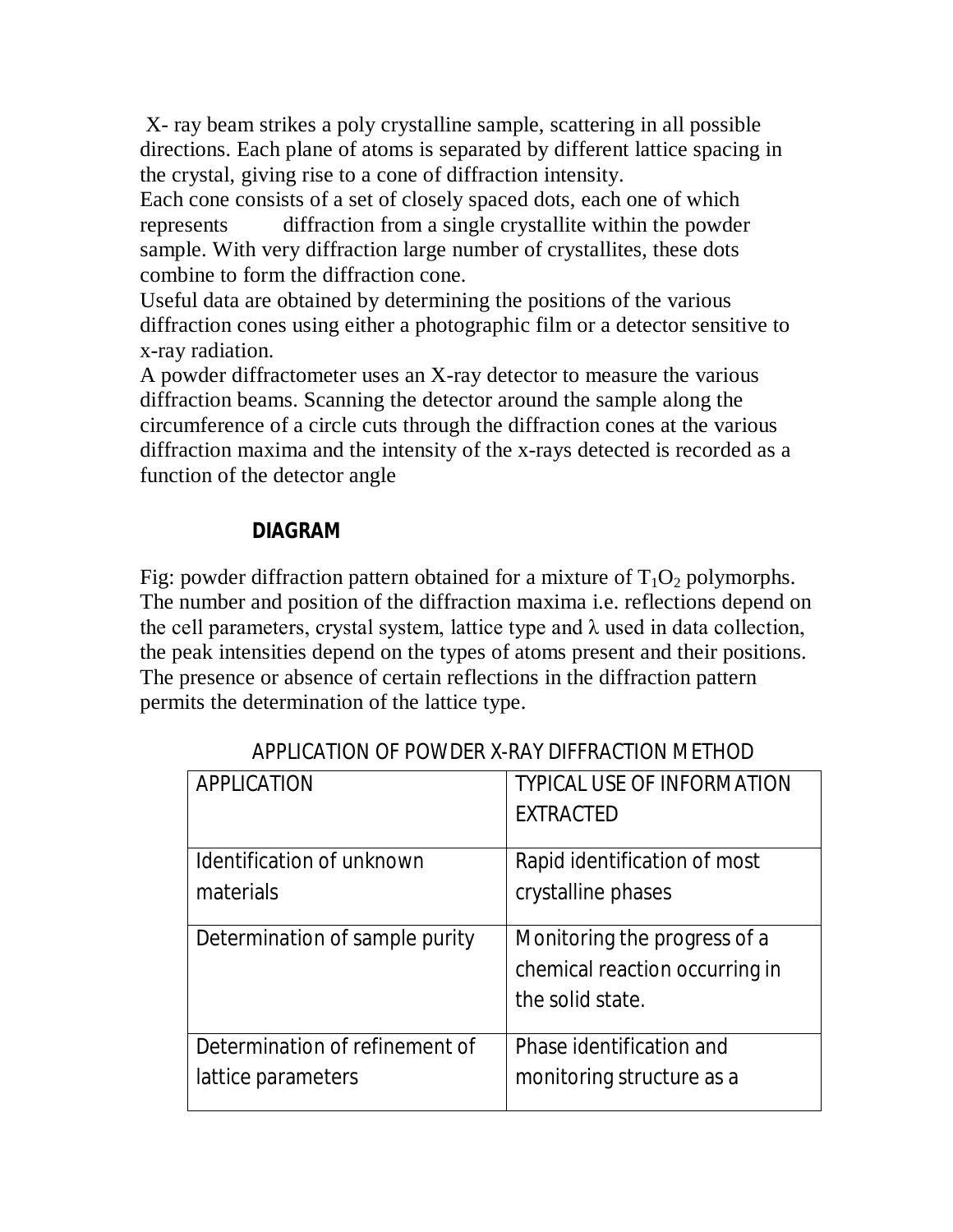|                                                   | function of composition.                                                                                      |
|---------------------------------------------------|---------------------------------------------------------------------------------------------------------------|
| Investigation of phase diagrams/<br>new materials | Mapping out compositions and<br>structure particle size                                                       |
|                                                   | measurement and uses in<br>metallurgy                                                                         |
| Structure refinement                              | Extraction of crystallographic                                                                                |
|                                                   | data from a known structure                                                                                   |
|                                                   | type                                                                                                          |
| Structure determination                           | Structure determination at high<br>precisions                                                                 |
| Phase changes/ expansion                          | Studies as a function of                                                                                      |
| coefficients                                      | temperature (cooling or heating)<br>and a large range. 100-1200k,<br>observation of structural<br>transitions |

## SINGLE- CRYSTAL X-RAY DIFFRACTION

 This is an important method of obtaining the structures of inorganic solids, provided the compound of interest can be grown as a crystal of sufficient size and quality. Data provide definitive information on molecular or extended lattice structure. Technique of data collection involves using a laboratory-based four-circle or area detector diffractometer. For very small crystals, x-ray beams obtained at synchrotron sources can be used. A four-circle diffractometer uses a scintillation detector to measure the diffracted x-ray beam intensity as a function of the four angles shown in the diagram below

#### **DIAGRAM**

A computer controls the location of the detector as the four angles are changed systematically.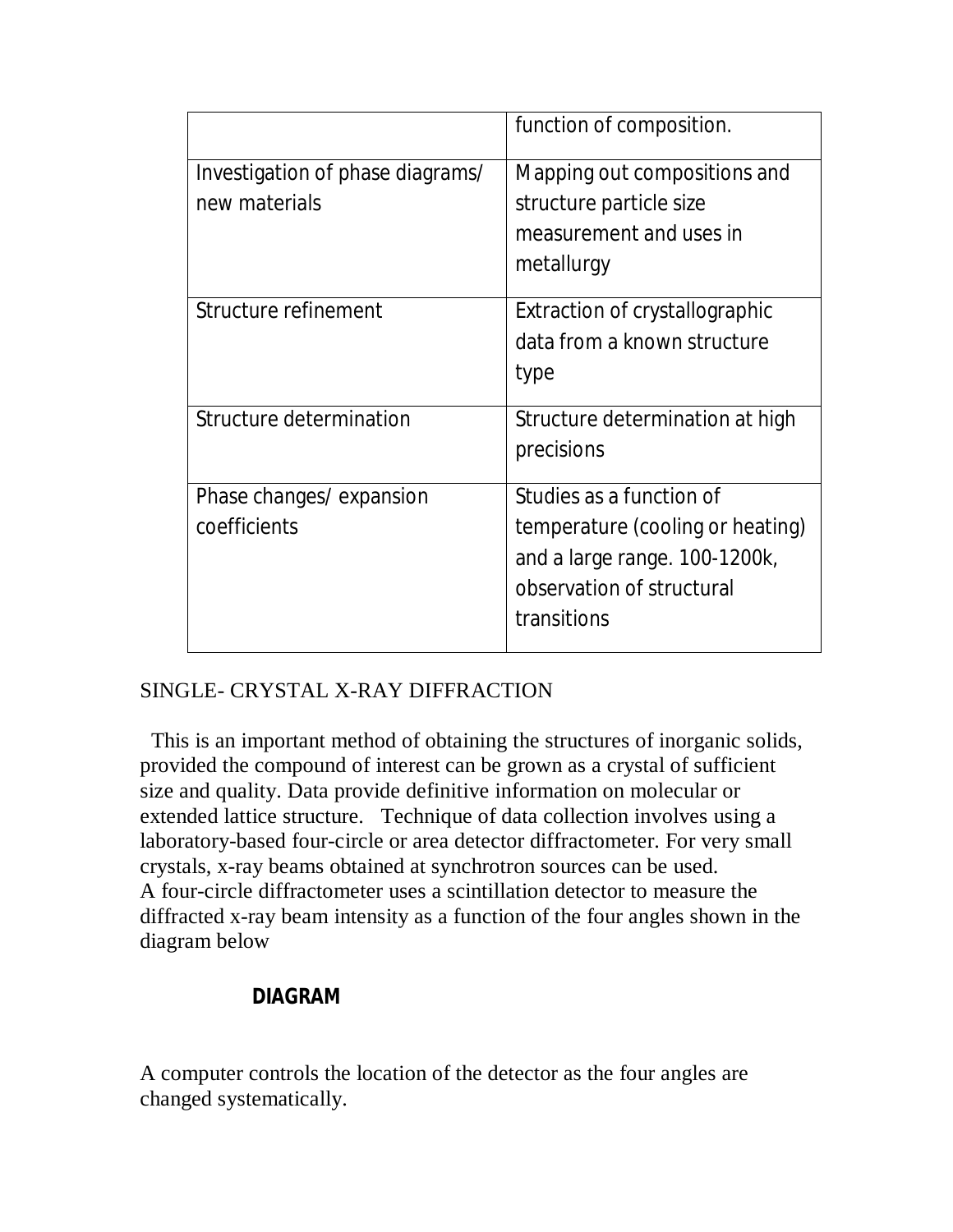## **NEUTRON DIFFRACTION**

Scattering of neutrons by crystals yields diffraction data that give additional information on structure, particularly on light atom positions. Diffraction from crystals for any particle with a velocity associated with  $\lambda$  through de Broglie relation

 $\lambda = h/mv$  is comparable to the separations of the atoms/ions in the crystal. Neutrons and electrons can have  $\lambda$  of the order  $100 - 200$  pm and thus undergo diffraction by crystalline inorganic compounds.

Neutron beams of appropriate wavelength are generated by moderating (slowing down) neutrons generated in nuclear reactors or through a process known as spallation in which the neutrons are chipped off the nuclei of heavy elements by accelerated beams of protons. Instrumentation used for collection of data and analysis of data of single crystals/powder neutron diffraction patterns is similar to that used for X-ray diffraction. The scale is much larger, because neutron beam fluxes are much lower than laboratory X-ray sources.

The advantages of neutron diffraction stem from the fact that neutrons are scattered by nuclei rather than by the surrounding electrons. As a result, neutrons are sensitive to structural parameters that often complement  $X$ rays. The scattering is not dominated by the heavy elements which can be a problem with  $X$  – ray diffraction for most inorganic compounds, e. g. locating the position of a light element like it, H, Li, in a material that also contain Pb is impossible with X-ray diffraction, as almost all the e-density is associated with Pb atoms with neutrons in contrast, scattering from light atoms is often similar to that of heavy elements, so, neutron diffraction is frequently used in conjunction with  $X - ray$  diffraction techniques to define a structure more accurately.

Typical applications include studies of the complex oxides of heavier metals such as the high temperature super conductors where accurate oxide ion positions are required in the presence of metals such as barium and thallium and systems where hydrogen positions are of interest.

## **ABSORPTION SPECTROSCOPY**

Absorption of electromagnetic radiation by a molecule or material at a characteristic frequency corresponding to the energy of a transition between vibrational or electronic energy levels; the intensity of absorption is related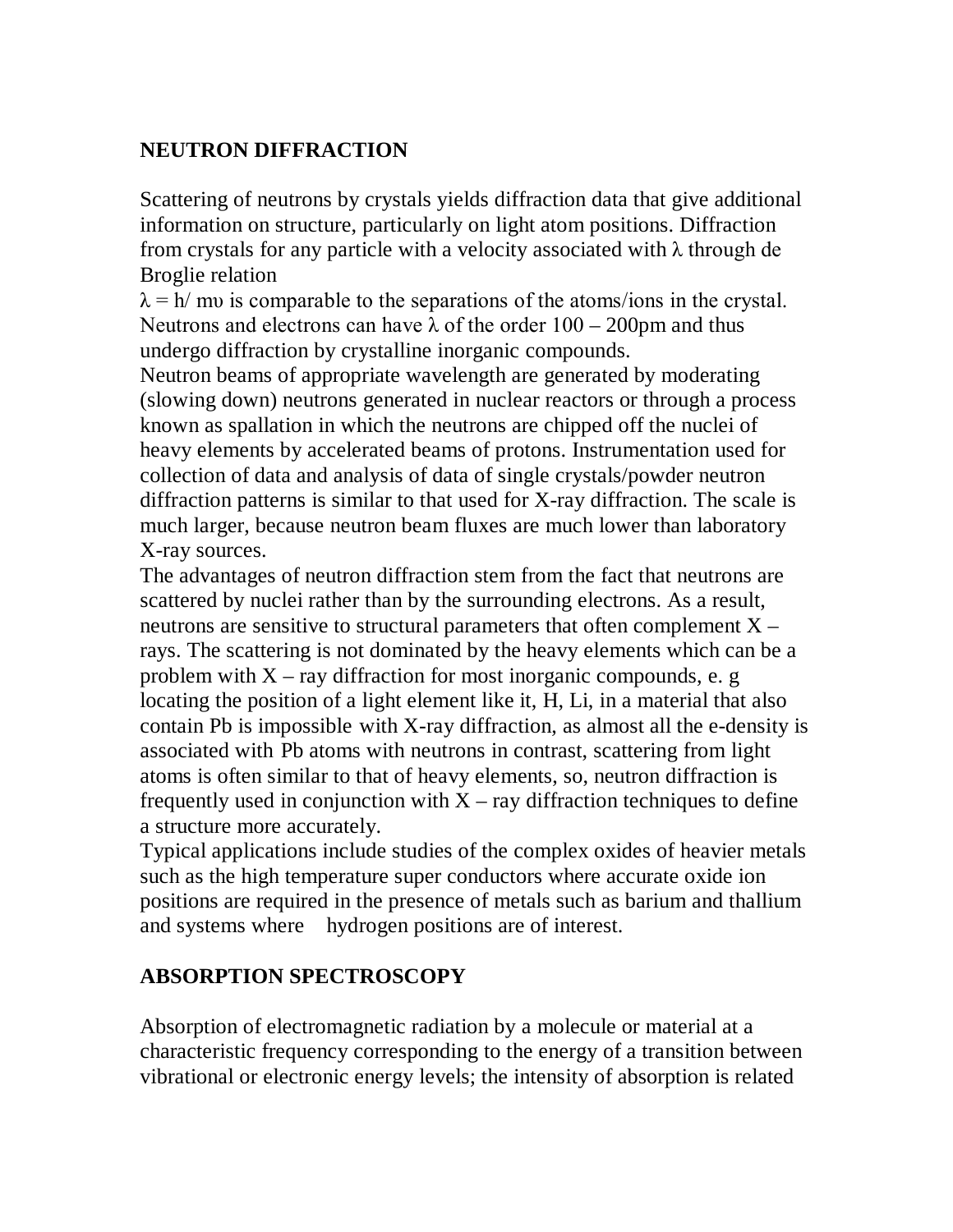to the probability of the transition occurring, which in turn is determined by the symmetry of the molecule.

UV – Visible (electronic) spectroscopy:

Energy is used to excite species (electrons) to higher electronic state by applying electromagnetic radiation in the UV - Visible regions of the spectrum

Sample is usually a solution (or a gas) contained in a cell or cuvette (an optically transparent material)

Cell is placed in the beam from a light source and the optical transmission is measured at a detector.

Incident light, beam is split into two, one passing through the sample and the other through the reference; the beams (sample and reference) are compared at the detector – a photodiode.

Absorbance 'A' of the sample is defined as

$$
\log = (\mathbf{I}_0 / \mathbf{I}) \tag{2}
$$

Where Io is incident intensity, I measure the intensity after passing through the sample.

The Beer – Lambert law is used to relate the absorbance to the molar concentration J of the absorbing species, l, and the optical path length

 $A = \varepsilon [J]$  (3)  $\varepsilon$  is the molar absorptivity or the extinction coefficient, it ranges from  $> 10^5$ dm<sup>3</sup> mol-<sup>1</sup> cm-<sup>1</sup> for allowed transitions and less than  $1dm<sup>3</sup>mol<sup>-1</sup>m<sup>-1</sup>$  for forbidden transitions.

The energies and intensities of transition provide information on electronic structure and chemical environment: changes in spectral properties are used to monitor the progress of reactions.

Spectrophotometry: involves the measurement of absorbance rather than the energy of transitions provided one of the species has a suitable absorption band. A spectrophotometric titration is carried out and the extent of reaction is monitored by measuring the concentrations of the components.

 Proportionality between absorbance and concentration provides a way to measure properties that depend on concentration e.g. equilibria and rate constants. Spectra changes during titrations provide information on the number of species that form during its progress.

The appearance of one or more isosbestic points, wavelengths at which two species have equal values of their molar absorption coefficients, during a reaction or titration. At this point it is unlikely that a third species will have the same molar absorption coefficient. The retention of isosbestic points in a titration or during the course of a reaction is evidence that only two species dominant i.e. reactant and product are in the solution.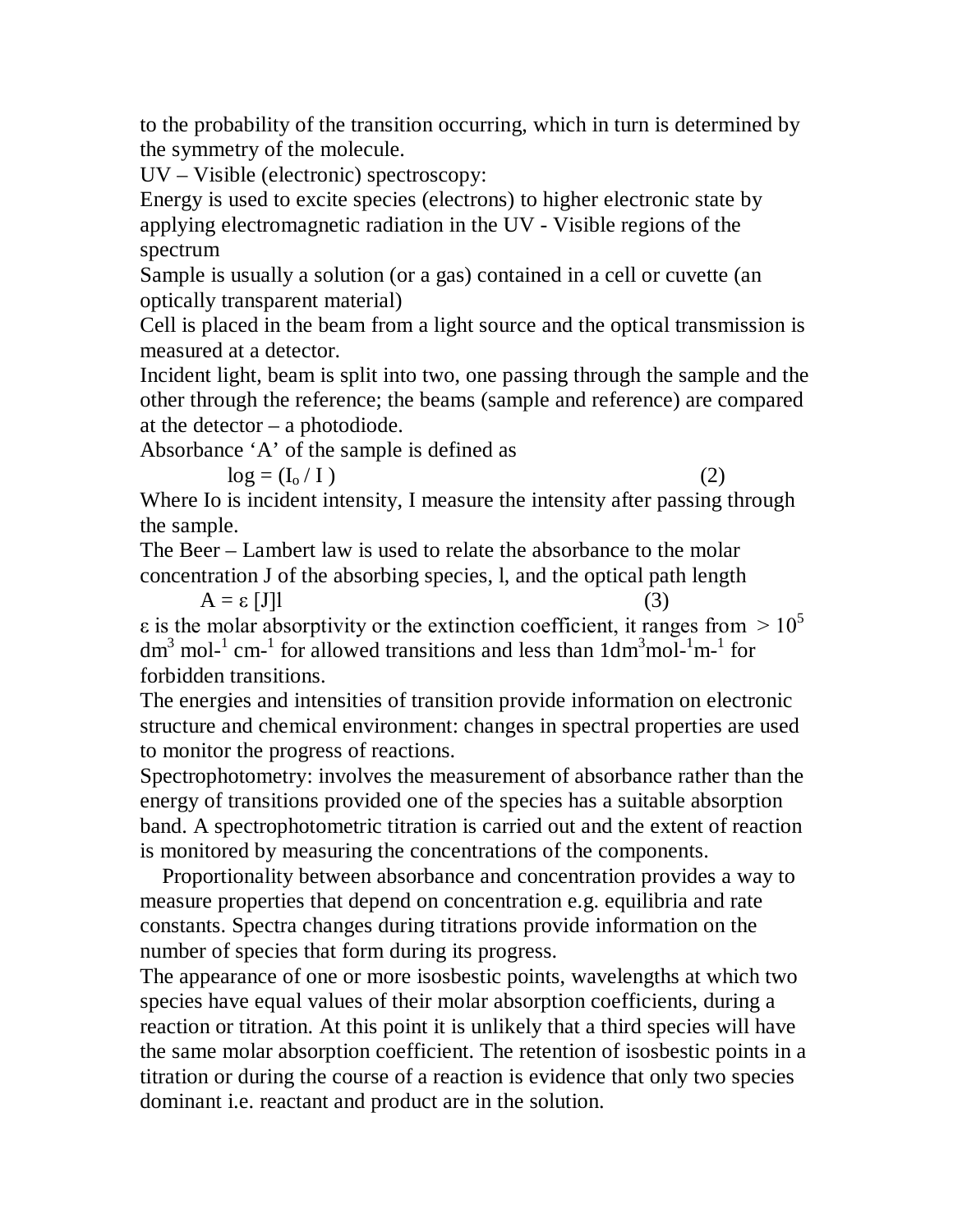Example is the isosbestic points observed in the spectral changes during reactions of HgTPP (TPP = tetra phenyl porphyrin) with  $\text{Zn}^{2+}$  in which  $\text{Zn}$ replaces Hg in the macrocycte. The initial and final product, which indicates that free TPP does not reach a detectable concentration during the reaction. Techniques:

- Stopped flow method initiated by mixing reactants with half lives of between 1 ms and 10 s.
- Photochemically initiated ultrafast laser pulse technique is used to monitor slow reactions over long hours or days.

Infrared and Raman spectroscopy

Vibrational spectroscopy is used to characterize compounds, measure bond strength and force constants.

Principle : bonds in a molecule behave like a spring stretching through a distance X with a restoring force F, for small displacements, the restoring force is proportional to the displacement.

 $F = -kX$  (4) Where k is the force constant  $\epsilon v = (v + 0.5)$   $\hbar \omega$  (5)  $ω = (k/μ) 0.5$  $v = 0, 1, 2, ...$ 

υ is the vibrational quantum number and μ is the effective mass of the oscillator, for a diatomic molecule composed of two atoms of masses ma and mb

 $\mu = m_a m_b / m_a + m_b$ 

 $\omega$  = frequeny

υ = ω / 2πc, value υ lies between 300 - 3800 cm-1

vibrational energies are expressed in terms of wave number  $\bar{v}$ .

A nonlinear molecule consisting N atoms vibrates in 3N – 6 ways and a linear molecule 3N – 5 ways. These vibrations are referred to as normal modes, which correspond to a changing electric dipole moment that can interact with infrared radiation. These modes are IR active. In addition to the fundamental transitions of  $\Delta v \pm 1$ , vibrational spectra may also show bands arising from double quanta ( $\Delta v = +2$ , at  $2\bar{v}$ ) known as overtones, and combinations of two different vibrational modes e.g.  $v1 + v2$ . Overtones often arise even when fundamental transition is not allowed by the selection rule.

Technique: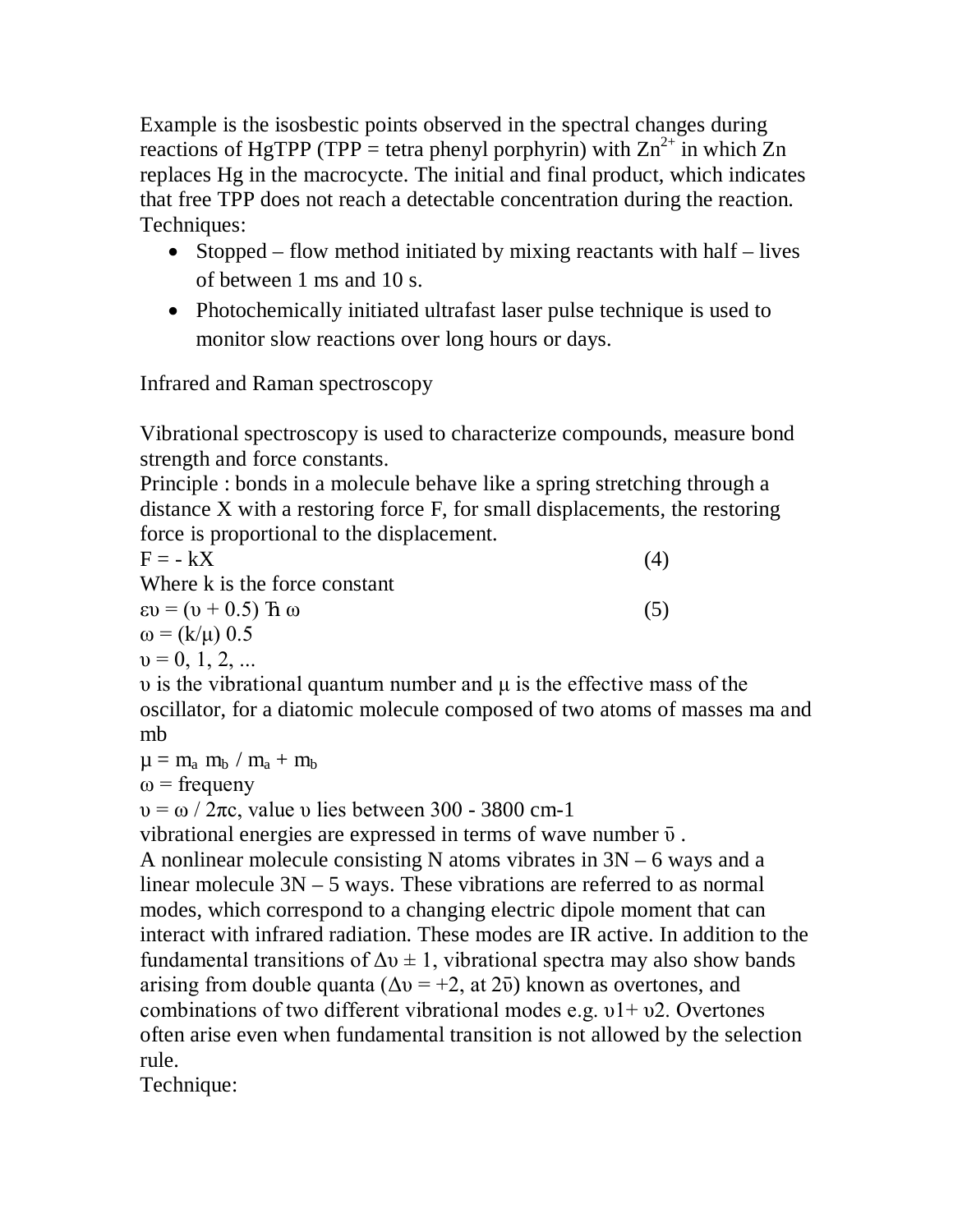IR spectroscopy:

 compound is exposed to IR radiation and the variation of the transmission frequency obtained recorded. Spectrum is extracted from an interferogram by Fourier transformation which converts the information in the time domain based on the interference of waves travelling along paths of different length to the frequency domain.

Raman spectroscopy: sample is exposed to intense laser radiation in the visible region of the spectrum. Most of the photons are scattered with no change of frequency while some are scattered giving of some of their energy to excite vibrations with photons having frequencies different from the incident radiation by amounts equivalent to vibrational frequencies of the molecule. No molecule with a centre of symmetry can be IR and Raman active.

Only vibrational modes corresponding to a changing polarizability of the molecule are Raman active, however, a mode may be inactive in both. Raman spectroscopy can be studied in aqueous solutions.

Applications of IR / Raman spectroscopy

- Excellent method for studying molecules trapped in inert matrices, a technique known as matrix isolation.
- $\bullet$  Incorporated into rapid kinetic technique ultrafast laser photolysis and stopped – flow methods used for identification of transient intermediates in reactions that involve changes in vibrational spectra, such as those involving the addition or loss of CO ligands.
- Study of  $d$  block compounds with carbonyl (CO) group. The CO group is a strong oscillator with intense absorption bands. Free CO absorbs at 2143cm-1, when coordinated with a compound, the stretching frequency and wave number is lowered by an amount that depends on the extent to which the electron density is transferred into the  $2\pi$  orbital by back donation from the metal. CO stretch absorption allows distinction to be made between terminal and bridging ligands occurring at lower frequency.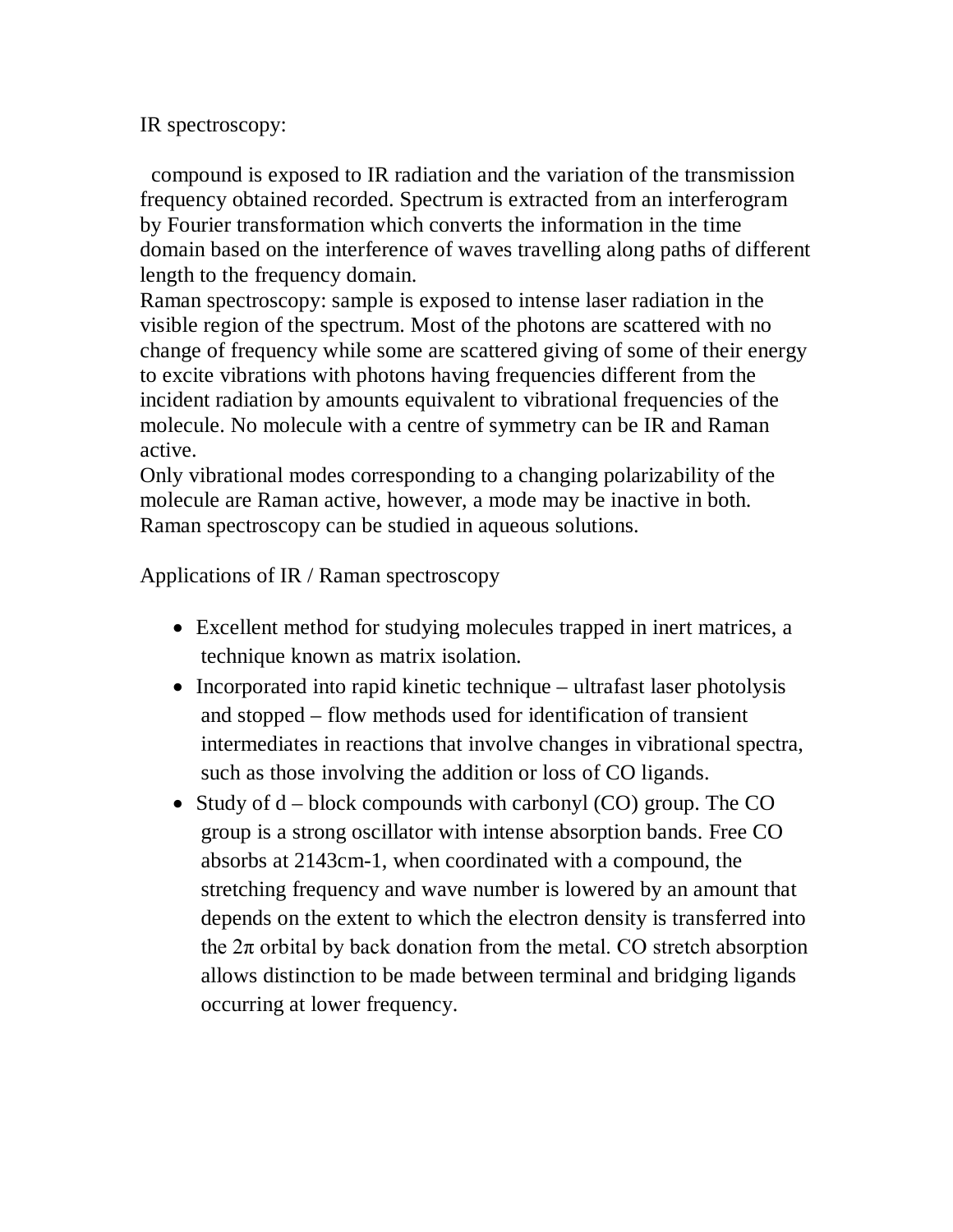### RESONANCE TECHNIQUE The use of NMR and ESR/EPR

## NUCLEAR MAGNETIC RESONANCE

- It's a suitable technique for studying compounds containing elements with magnetic nuclei, particularly those containing hydrogen
- Sensitivity of method is dependent on several parameters including the abundance of the isotope and the size of its nuclear magnetic moment
- NMR techniques for  ${}^{1}H$ ,  ${}^{19}F$ ,  ${}^{31}P$  are easy to observe because of the abundance of the elements and their sensitivities.
- A common limitation for exotic nuclei is the presence of a nuclear quadrupole moment, a non – uniform distribution of electric charge (present for all nuclei  $I > \frac{1}{2}$ ), which broadens the signals and degrades spectra. Nuclei with even atomic number have zero spin and are invisible to NMR.

A nucleus of spin I take up  $2I + 1$  orientations relative to the direction of an applied magnetic field.

- Energy separation of the two levels of a spin  $-\frac{1}{2}$  nucleus (e.g.  $^{1}$ H or  $^{13}$ ) C) is  $E = \hbar \gamma B_0$ , where  $B_0$  is the applied magnetic field,  $\gamma$  is the magnetogyric ratio of the nucleus, the ratio of its magnetic moment to its spin angular momentum
- The frequency of an NMR transition depends on the local magnetic field experienced by the nuclei and it is expressed in terms of the chemical shift δ, the difference between resonance frequency of the nuclei in the sample and that of a reference compound tetramethylsilane.
- $\bullet$

$$
\delta = \frac{v - vref}{vref} \times 10^6
$$

- $\bullet$   $\delta$  < 0, nucleus is shielded
- $\bullet$   $\delta$  > 0, nucleus is deshielded
- the higher the electron density around a nucleus the greater the shielding effect e.g. H bound to a closed shell, low oxidation state, d – block element from group 6 to 10 e.g.  $[HCo(CO)_4]$  is highly shielded. An oxoacid like sulphuric acid is deshielded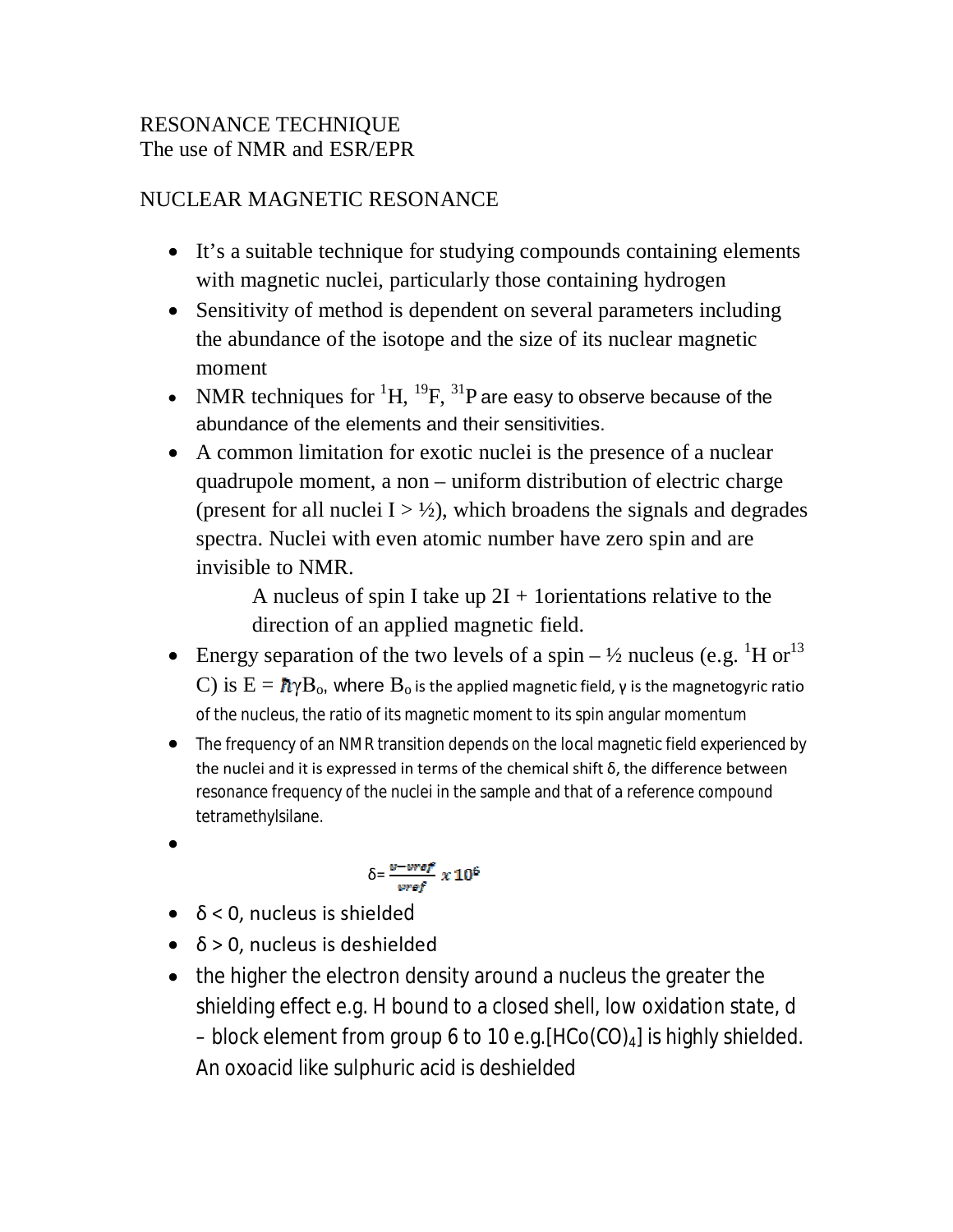- chemical shifts are different for the same elements in equivalent positions within the molecule as in CIF $_{\rm 3}$ , <sup>19</sup>F NMR for equatorial <sup>19</sup>F is different for axial <sup>19</sup>F
- structural assignments are done by coupling of nuclei which gives rise to multiplex in the spectra. The spin – spin coupling constant J is the strength of the coupling
- a multiplex of  $2l + 1$  lines is obtained when a spin  $\frac{1}{2}$  nucleus or a set of symmetry related spin, - ½ nuclei is coupled to a nucleus of spin 1 e.g GeH<sub>4</sub> 4 equivalent H atoms, Ge I= 0, GeH<sub>4</sub>  $1 = 9/2$ . Lines generated =  $2 \times 9/2 + 1 = 10$
- the integrated intensity of a signal arising from a set of symmetry related nuclei is proportional to the number of the number ofnuclei in the set
- Relative intensities of the 2N +1 lines in a multiplex that arises from coupling to N equivalent spin  $-\frac{1}{2}$  are given by Pascal's triangle. 3 equivalent H gives 1:3:3:1, 2 H,  $I = 1$ , 2l + 1 = 3 orientations
- NMR of compounds can be measured by varying temperature and also in the solid state.

## ELETRON PARAMAGNETIC RESONANCE:

- Technique can e used to study compounds with unpaired electrons in d –block metals. It is used in identification of Fe and Cu at the active sites of metalloenzymes. S for unpaired electron is - ½
- An external magnetic field B produces a change in between  $m_s V_2$ and  $+$  ½ states
- $\Delta E = g\mu_0 B$ , g is g- value,  $\mu_0$  is Bohr magneton
- G value for a free electron = 2.0023 and it is altered by spin orbit coupling, g – value for d – metal complexes maybe highly anisotropic such that the resonance conditions depends on the angle the paramagnetic species makes with the applied field
- The hyperfine structure of a spectrum is due to the magnetic nuclei present. Coupling with spin I split EPR line into 2I + 1 lines of the same intensity.
- Hyperfine structure is due to coupling to the nucleus of the atom on which the unpaired electron is primarily located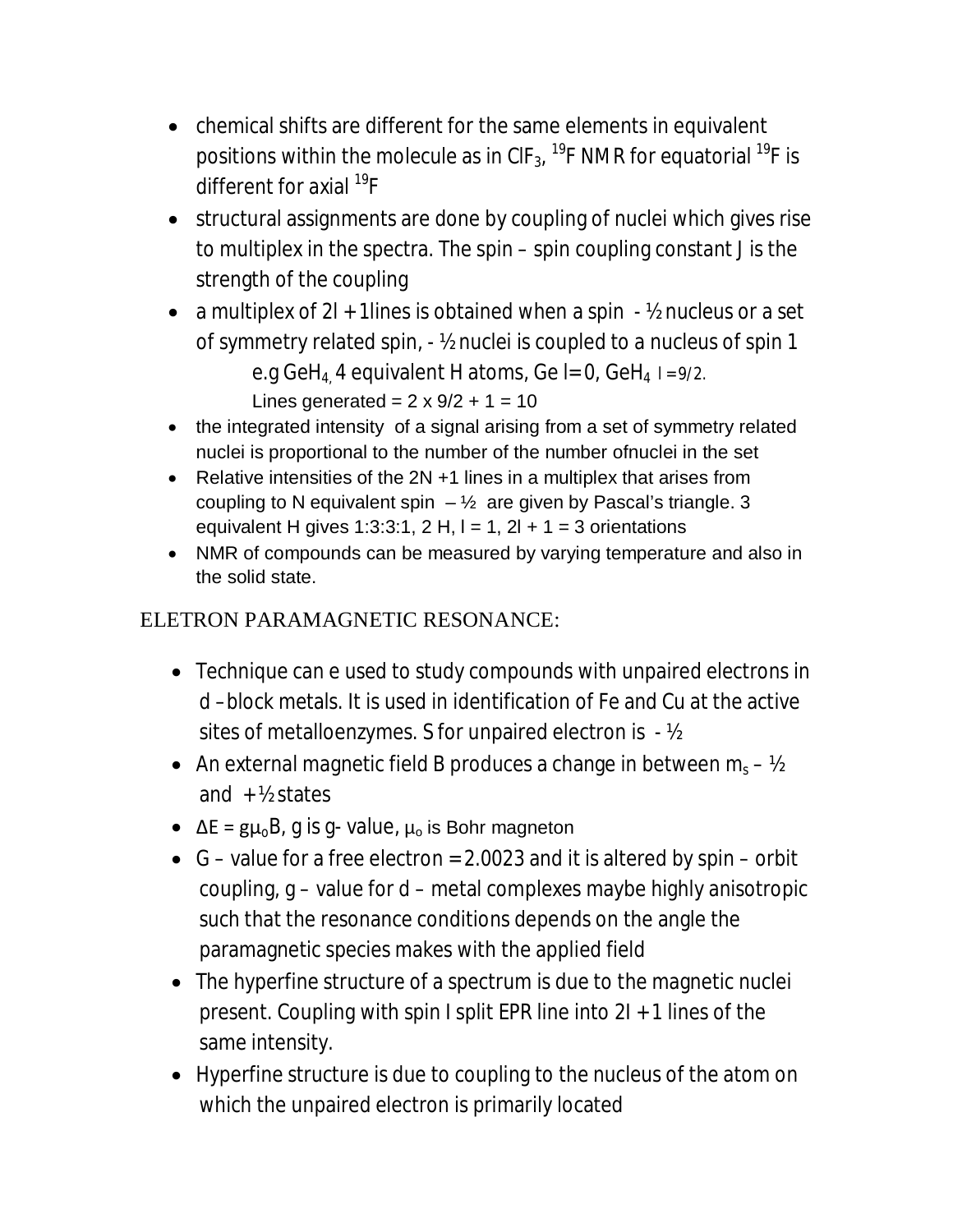• Superfine coupling is the coupling to ligands nuclei. It is used to measure the extent of electron delocalisation and covalence in metal complexes.

## MOSSBAUER SPECTROSCOPY

- This technique is based on the resonant absorption of gamma radiation by nuclei. It exploits the fact that nuclear energies are sensitive to the electronic environment.
- Mossbauer Effect is the recoil free emission of gamma radiation by a nucleus.
- $\bullet$  If the emitting nucleus recoils as it emits the gamma ray photon, its frequency is shifted by the Doppler effect.
- The recoil is avoided when  $57Fe^*$  nuclei are pinned down into a rigid lattice so, that the reaction is highly monochromatic.
- A sample of  $57$ Fe is placed near a  $57$ Co source. The monochromatic recoil free gamma emitted by $57$ Fe\* is expected to be absorbed by the <sup>57</sup>Fe nuclei.
- Resonance absorption may not occur if the electronic environment of the receiver  $57$ Fe is different from that  $57$ Fe\* transmitter. The two nuclei can be brought to resonance by moving the target nucleus relative to the transmitter and relying on the Doppler shift to match the absorption frequency to the transmitted frequency.
- A Mossbauer spectrum portrays the resonant absorption peaks that occur as the velocity of the sample is changed.
- Mossbauer spectrum of a sample containing Fe is expected to consist of a single signal due to absorption of radiation at the energy required (ΔE) to excite the nucleus from the ground to the excited state.
- The difference between the ΔE of the sample and that of the metallic <sup>57</sup>Fe is known as the isomer shift, expressed in terms of the velocity(mm/s) that is required to achieve resonance by Doppler shift